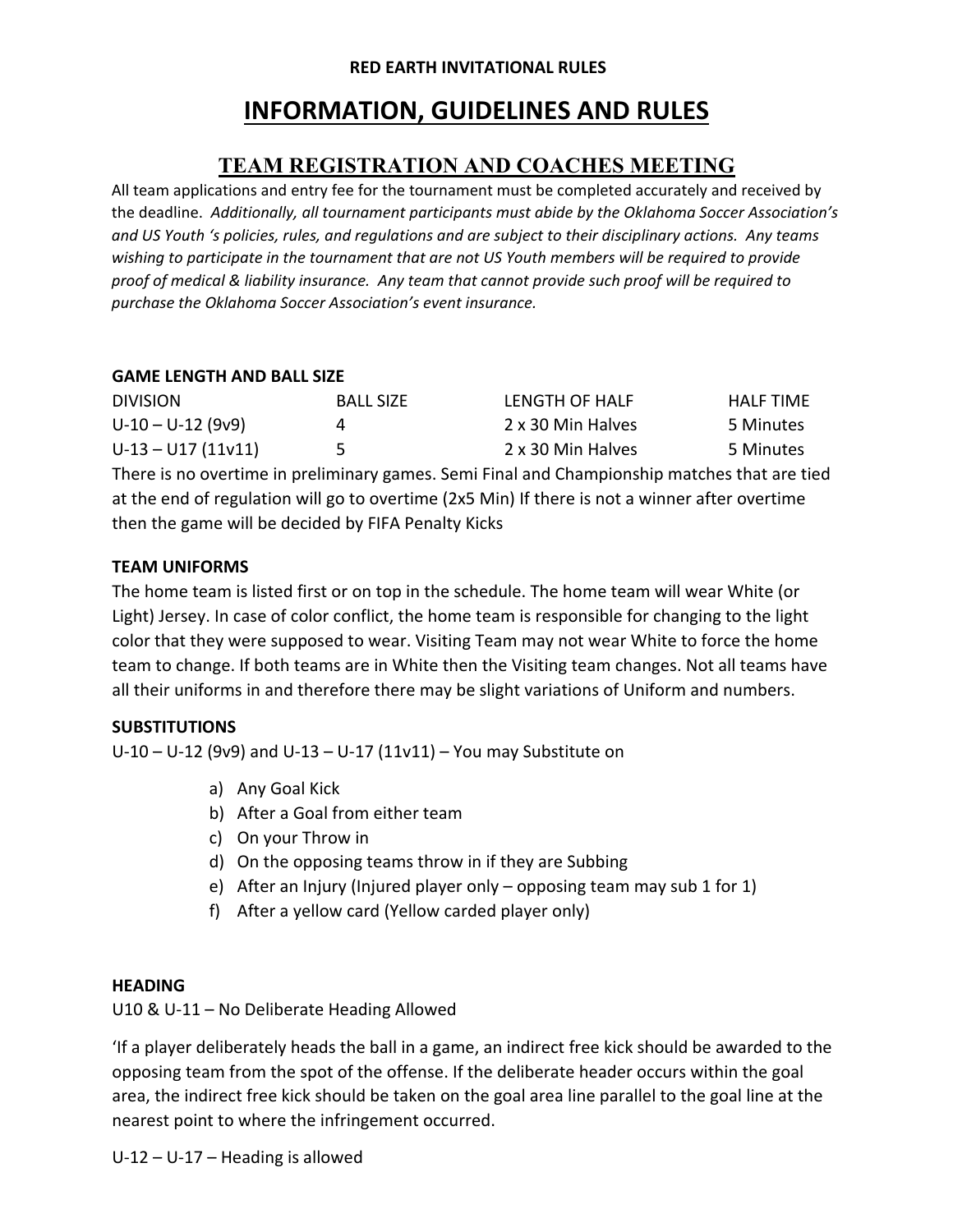#### **ROSTER SIZES**

U‐10 – U‐12 (9v9) – Max Roster is 16 U‐13 – U‐15 (11v11) – Max Roster is 22 All players that are on the Roster can suit up and play in every game No Player can play on more than 1 Roster

#### **GUEST PLAYERS**

U‐10 – U‐19 – Maximum of 3 Guest Players (link to guest form) https://idevforms.americaneagle.com/oklahomasa/form333084858/secure\_index.html

#### **FORFEITS**

Failure to complete a match, or a team leaving the field, during play will result in a forfeiture. No team that has forfeited a match will be allowed to advance to the knockout stage of the tournament. Winning teams as a result of a forfeiture will be automatically awarded a 4‐0 win.

#### **POINT SYSTEM**

Tournament will be based on a 3 point scoring system 3 Points for a Win 1 Point for a Tie 0 Points for a Loss

**TIE BREAKERS –** If at the conclusion of the preliminary rounds a tie breaker is needed, the following criteria will be utilized:

- 1) Head to Head (Not Used if More than two teams are involved)
- 2) Goal Differential (goals scored minus goals allowed with +/‐ 4 Max)
- 3) Fewest Goals Allowed
- 4) Most Shut Outs
- 5) Most Goals Scored (No Limit)
- 6) Penalty Kicks

\*If more than two teams are involved in a tie breaker scenario we will start with Goal Differential. If we have a winner using this tiebreaker we will stop there. If there are 2 teams tied with the same goal differential and 1 team with a lower goal differential we will eliminate the lowest team and start the tiebreaker process again with the remaining 2 teams starting with Head to Head

**SHORTENING OF GAMES –** The Tournament Director has the authority to shorten games in order to ensure that the tournament get complete.

#### **TEAM DISCIPLINE**

An ejected player or coach is ineligible for the next scheduled game. Should a player receive a red card, that player must sit out the remainder of that game plus the next game. All red cards will be reported to your State Association. The coach is responsible for the verbal and physical abuse of referees by his/her spectators. Such abuse will not be tolerated! Violations may result in forfeit of the game and/or expulsion from the tournament.